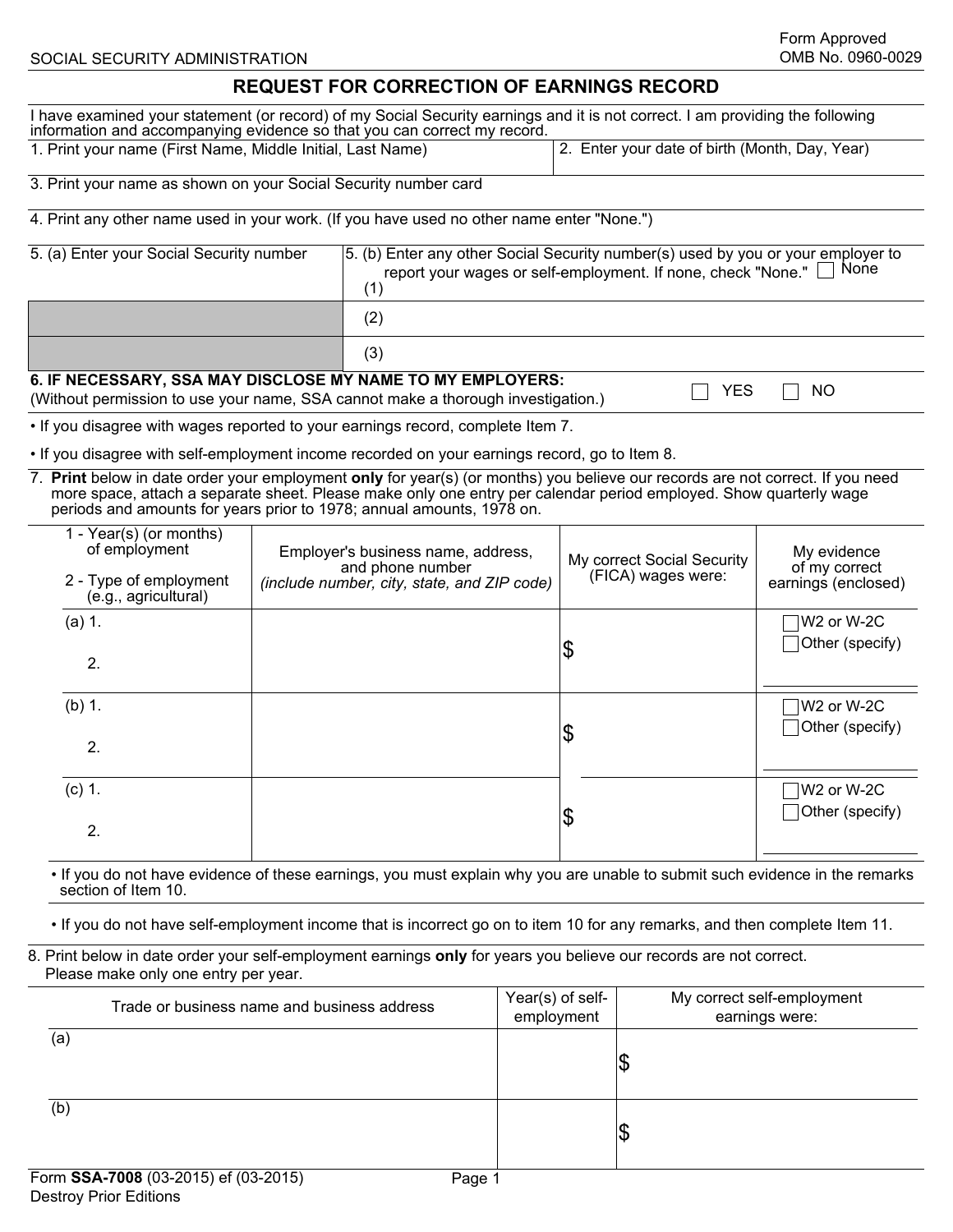| 9. Regarding your earnings from self-employment:                                            | <b>YES</b>                            | NO                                                                            |
|---------------------------------------------------------------------------------------------|---------------------------------------|-------------------------------------------------------------------------------|
| a. Did you file an income tax return reporting your<br>self-employment income?              | (If "YES," go on to<br>Item 9b.)      | (If "NO," explain<br>why in Item 10).                                         |
| b. Do you have a copy of your income tax return and evidence of                             | <b>YES</b>                            | NO                                                                            |
| filing such as a canceled check?                                                            | (If "YES," please<br>enclose copies.) | (If "NO," go on to<br>Item $9c.$ )                                            |
|                                                                                             | <b>YES</b>                            | NO                                                                            |
| c. Have you asked the Internal Revenue Service to furnish you<br>copies from their records? | (But none available)                  | (If "NO," please do so if<br>your return was filed<br>less than 6 years ago.) |
| $\cdot$ $\cdot$<br>.<br>$\overline{\phantom{a}}$<br>.<br>.                                  | .                                     | $\cdots$                                                                      |

d. If you are unable to submit a copy of your self-employment tax return, please explain in the remarks section (Item 10).

10. Remarks - You may use this space for any explanations. (If you need more space, please attach a separate sheet).

11. I declare under penalty of perjury that I have examined all the information on this form, and on any accompanying statements or forms, and it is true and correct to the best of my knowledge. I understand that anyone who knowingly gives a false statement about a material fact in this information, or causes someone else to do so, commits a crime and may be subject to a fine or imprisonment.

Signature of person making statement *(First Name, Middle Initial, Last Name)*

Mailing Address *(Number & Street, Apt. No., P.O. Box, Rural Route)*

| City |                                       | State                                                                           | <b>ZIP Code</b> |  |  |  |
|------|---------------------------------------|---------------------------------------------------------------------------------|-----------------|--|--|--|
| Date | Telephone Number (Include Area Code): |                                                                                 |                 |  |  |  |
|      | 1. Work                               | 2. Home                                                                         |                 |  |  |  |
|      |                                       | When you have filled out this form, mail it in an envelope addressed to:        |                 |  |  |  |
|      |                                       | Social Security Administration<br>6100 Wabash Ave.<br>Baltimore, Maryland 21215 |                 |  |  |  |